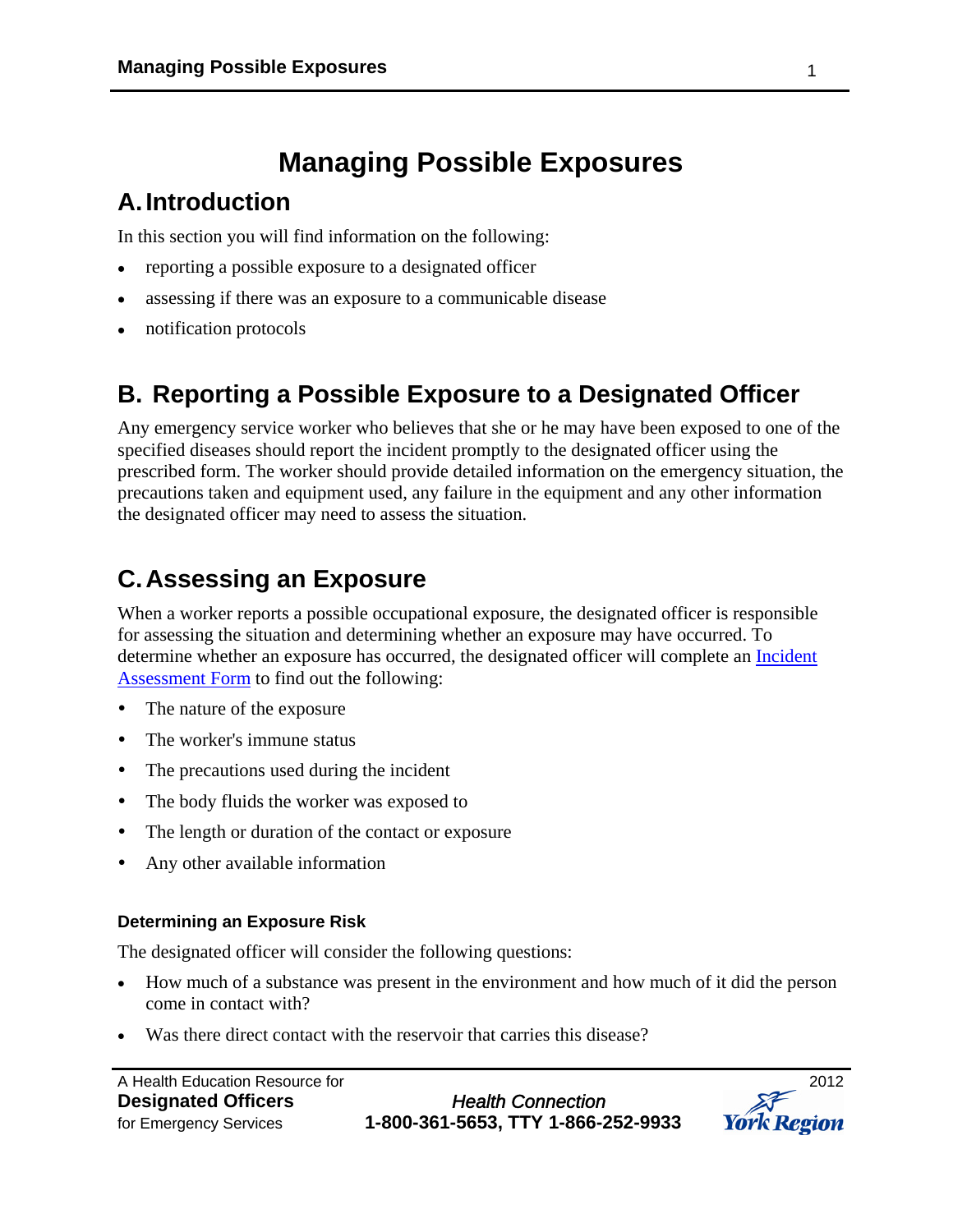- How long was the exposure? (The length of exposure is more significant for transmission of respiratory illnesses than for bloodborne viruses)
- Was protective clothing and/or equipment used that should have prevented the transmission of the disease (e.g. gloves, eye protection, mask)?
- Was the personal equipment compromised?
- Is the person susceptible?
- Was there an appropriate "route of entry" for the disease in question?
- Was the person in question infected with an infectious disease? (Normally the designated officer would not have this information due to confidentiality. However, in some cases, people will offer this information voluntarily. When this happens, the designated officer can use the information volunteered to perform the risk assessment.)

#### **D.Notification Protocols**

On the following pages you will find the protocols that are followed when York Region Community and Health Services is notified of a reportable communicable disease.

The first protocol describes what happens when notification is received from a physician, a laboratory, a hospital or another health unit, and the second protocol describes what happens when notification is received from an emergency services worker.

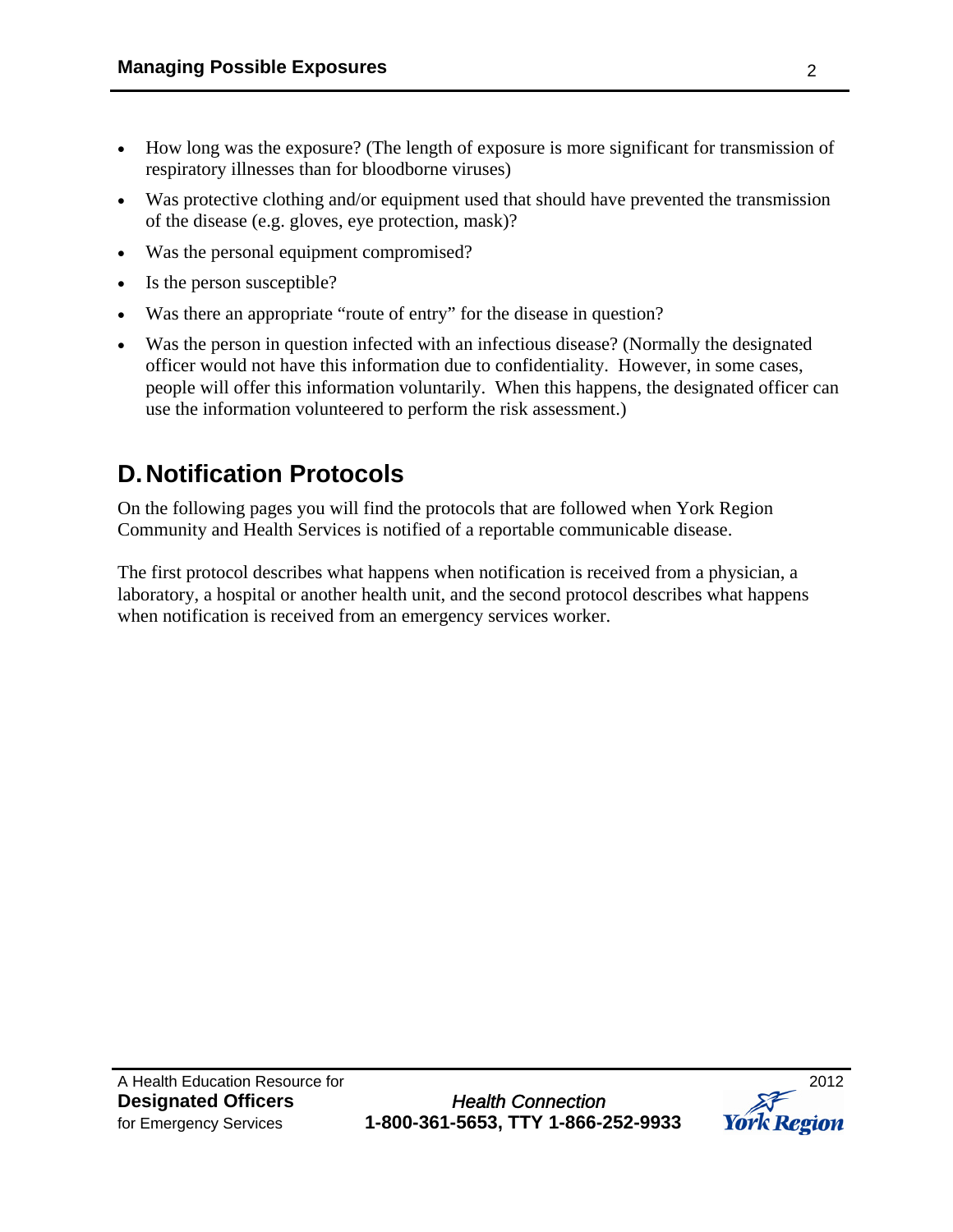**1. Notification Process Initiated By Medical Officer of Health**